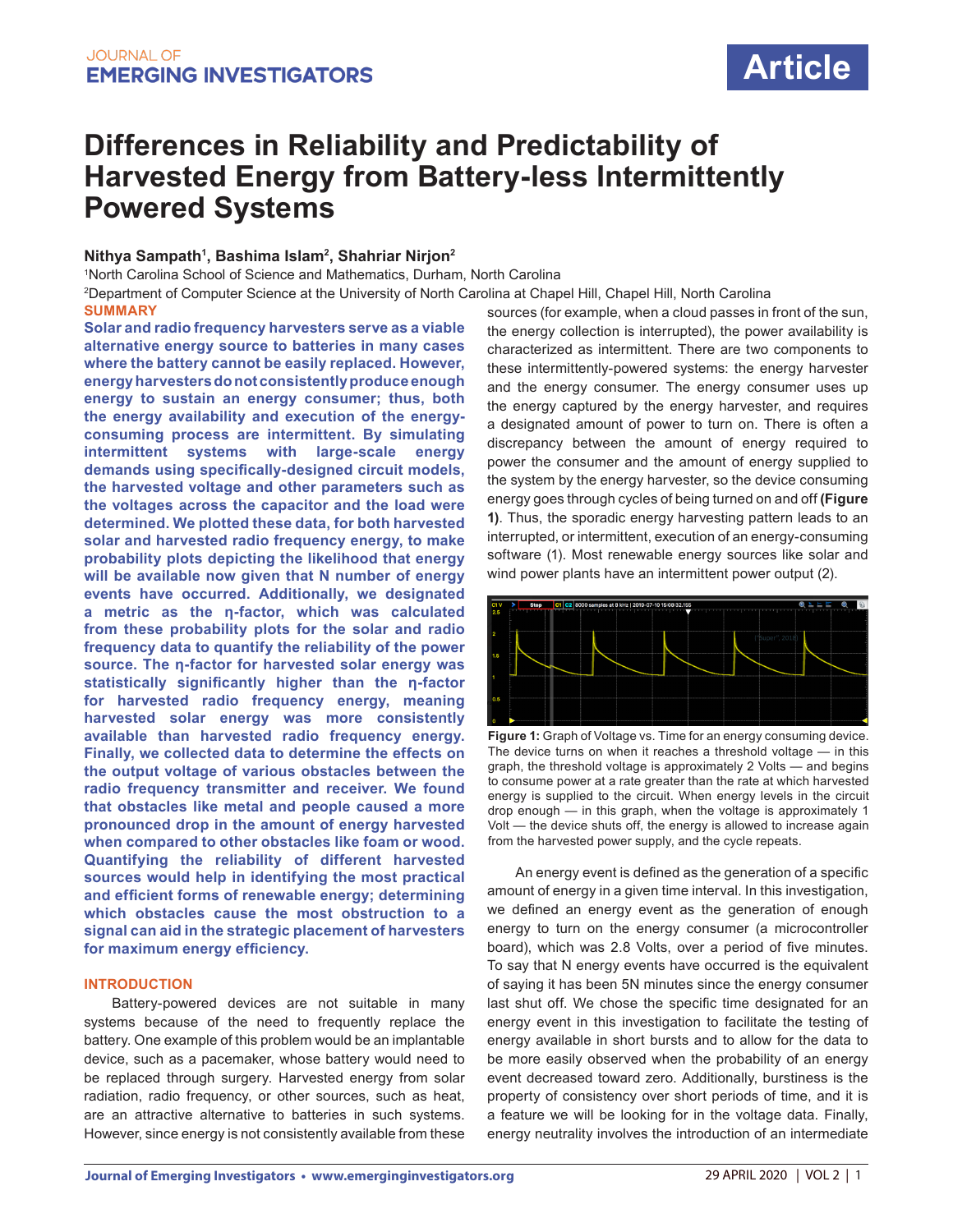stabilizing power supply in the circuit (3). In this investigation, the energy neutrality device was a capacitor, which is integral to the circuit. Without the capacitor, energy flowing directly from the harvester to the consumer would cause the execution of the software by the consumer to be shut off instantly in the absence of an energy event. The capacitor allowed for energy to be stored and slowly released into the consumer. This slow release through the capacitor highlights how intermittent energy sources do not provide consistent energy output to the consumer despite the stability of an energy neutrality device.

There were several goals for this investigation. The first was to model a large-scale energy harvesting system on a smaller scale using small solar harvester and radio frequency harvester units. The second goal was to test the burstiness of energy by constructing graphs of the likelihood of power availability at any given moment, given that N number of consecutive energy events had already occurred. This experiment was conducted with the hypothesis that all harvested energy will be available in short bursts, consistent over short periods of time. The third goal was to compare the reliability of different harvested sources in terms of their power availability using the η-factor. The η-factor is a calculated metric between 0 and 1 which uses the Wasserstein metric to compare the experimental energy harvesters to a random energy harvester, for which energy events are independent – this is not the case for real energy harvesters, for which energy events are conditional and dependent upon each other. We expected this experiment to show that no source will be as reliable as wall power, which has an η-factor of 1.0 but that solar energy will have a higher η-factor than radio frequency (RF) energy and thus be more reliable. The final goal was to determine how different obstacles between an RF transmitter and receiver affect the amounts of harvested energy at various distances, with the hypothesis that obstacles such as people would allow for less energy to be harvested than obstacles such as foam or wood, which were the least dense of our set of obstacles. We considered obstacles only for harvested RF energy, not for harvested solar energy; in the real world, solar energy is typically harvested without obstruction as the solar panels are placed in such a way to maximize the amount of sunlight received. In contrast, RF harvesters, which use cell towers and WiFi routers as sources, face much more obstruction, including from people, cars, or even objects around a house. These questions have great relevance at this time as the world begins to look towards renewable energy sources, such as solar, to replace fossil fuels. Investigating the patterns of energy availability and consumption allows us to predict when energy will become available or unavailable and allows for the successful scheduling of tasks or execution of processes.

#### **RESULTS**

One goal of the investigation was to test the hypothesis that harvested energy has a high amount of burstiness by constructing and analyzing graphs of the likelihood of energy availability. The idea that energy was only available in short bursts was suggested by earlier data collected in our lab, but the data collection did not occur for long enough to draw supported conclusions. To determine whether or not the energy-consuming device was turned on and how much energy was being supplied to the circuit, we recorded voltage data at various locations in the circuit, including the input, the capacitor, and the load. The data gathered for solar **(Figure 2)** and radio frequency **(Figure 3)** supported the hypothesis of the burstiness of the harvested energy, since the voltage does not increase and decrease rapidly over the majority of the graph. The correlation between probability and the number of energy events started decreasing around  $N = 70$ **(Figure 2)**. This is consistent with the definition of an energy event designated by our lab, since 70 energy events, using the designation of 5 minutes per energy event, would be about 5.83 hours, approximately the length of time for which there was enough light outside facing the energy consumer to power it at the location this experiment was conducted. This feature is not seen in RF energy **(Figure 3)**, as the amount of harvested radio frequency energy was not dependent upon the time of day. The horizontal axes of the solar and RF probability plots contain both positive and negative values for the number of previous energy events (**Figures 2 & 3)**. Negative numbers of energy events correspond to a continuous absence of energy events. For example, when N = -40, an energy event has not occurred in the last 40 time intervals, or the last 200 minutes.



**Figure 2:** Probability plot for harvested solar energy. This plot displays energy occurring in short bursts. The mean η-factor is 0.8595 (n = 6). The data collection for this experiment spanned three days.

For the next objective, comparing the reliability of different harvested sources in terms of their power availability using the η-factor, we used the constructed graphs to calculate the η-factor. In regards to the hypothesis that one harvested energy source will be more reliable than another due to the fact that different energy sources are likely to have different patterns of availability over time, our findings could suggest that a certain energy source should be favored over another to allow for the most reliable execution of processes. The mean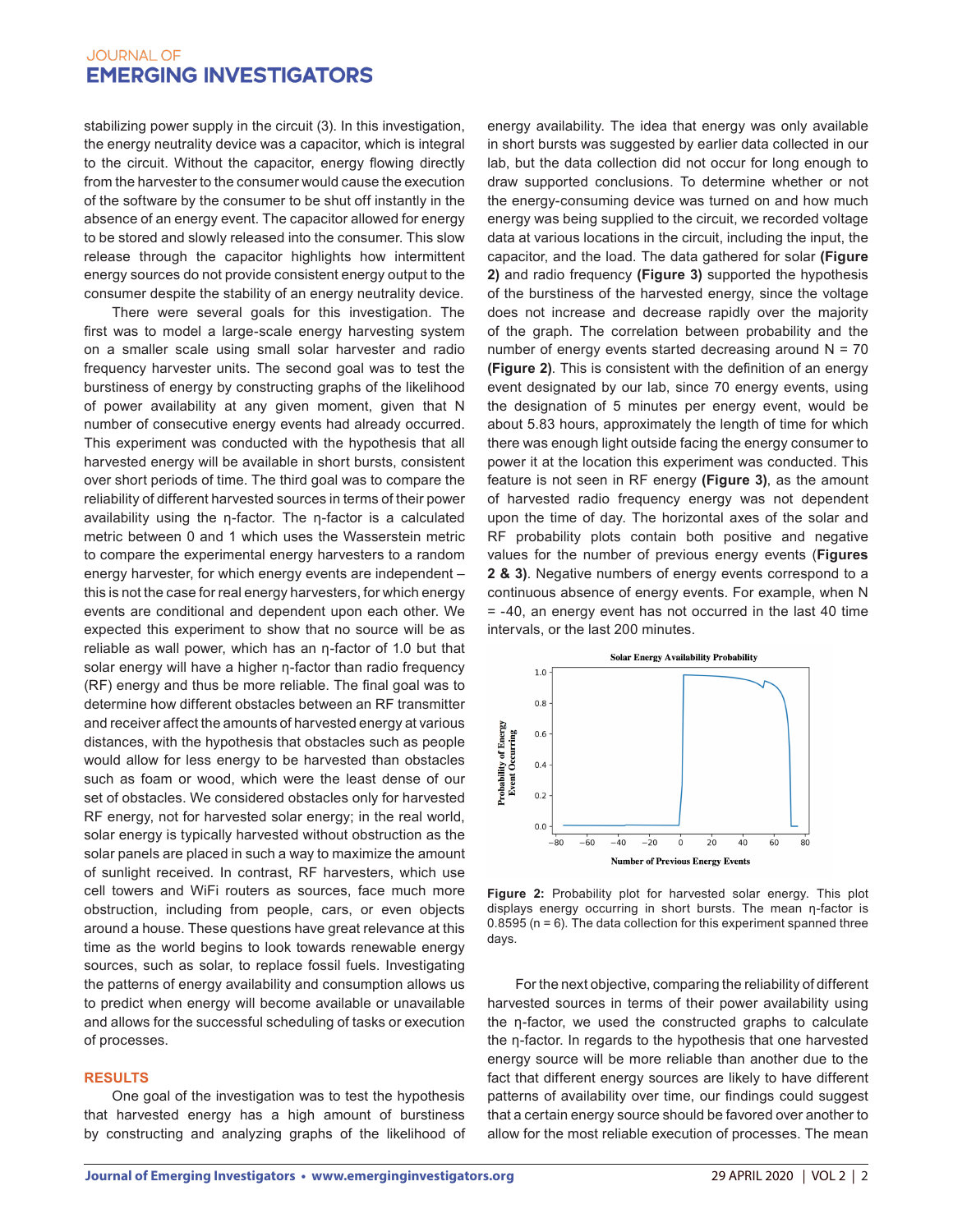η-factor for harvested solar power was 0.8595 and the mean η-factor for harvested radio frequency power was 0.3657, with a standard deviation of 0.0018 for the solar data and 0.0762 for the radio frequency data. We performed a student's t-test using calculations for six trials each of the solar and radio frequency experiments; the test yielded a two-tailed p-value of less than 0.0001, meaning that the difference between the η-factor for harvested solar and harvested radio frequency energy was statistically significant. The η-factors for both harvested solar and harvested radio frequency energy fall below the ideal standard of 1.0 as the η-factor for wall or battery power. For wall and battery sources, the probability of energy being available now given that any number of energy events have occurred is 1.0 **(Figure 4)** (5). The higher η-factor for solar power suggests that harvested solar energy is more reliable than harvested radio frequency.



**Figure 3:** Probability plot for harvested radio frequency energy. This plot displays energy occurring in short bursts. The mean η-factor is 0.3657 ( $n = 6$ ). The data collection for this experiment spanned two weeks.



**Figure 4:** Theoretical probability plot for wall power. Wall power has an η-factor of 1.0 since it is not intermittent.

Finally, we placed different obstacles between a radio frequency transmitter and receiver to determine how they would affect the amounts of harvested energy; the experiments were also replicated with various distances between the transmitter and the receiver. Different obstacles are likely to have different effects on the amount of energy able to be harvested, due to density of the object, thickness, and other factors. Metal and people were the obstacles which most affected the ability of the receiver to harvest energy from the transmitter, with wood and foam having a less pronounced effect on the harvested energy **(Figure 5)**. Foam had a slightly higher voltage input value than the absence of an obstacle at a distance of 1 meter, but this difference was too small to be significant and was likely caused by random variation. Additionally, as distance increased, the received signal input decreased across all obstacles; fewer signals were received from farther away and converted into electrical energy.



**Figure 5:** Graph depicting D<sub>out</sub> for various obstacles and distances in the RF obstacle experiment. The  $D_{\text{out}}$  value is correlated with the radio frequency input, so higher  $D_{out}$  values correspond to higher radio frequency input.



**Figure 6:** Diagram of circuit setups for solar and radio frequency harvesting experiments. Output voltages from each component in the harvester circuit — the harvester unit, the capacitor, the LTC, and the load — were connected to the Arduino and recorded.

#### **DISCUSSION**

The major objectives for this investigation included investigating the burstiness of energy, comparing the reliability of harvested solar and harvested radio frequency energy, and exploring the effects of various obstacles and distances on the amount of radio frequency energy able to be harvested. We constructed and analyzed graphs of the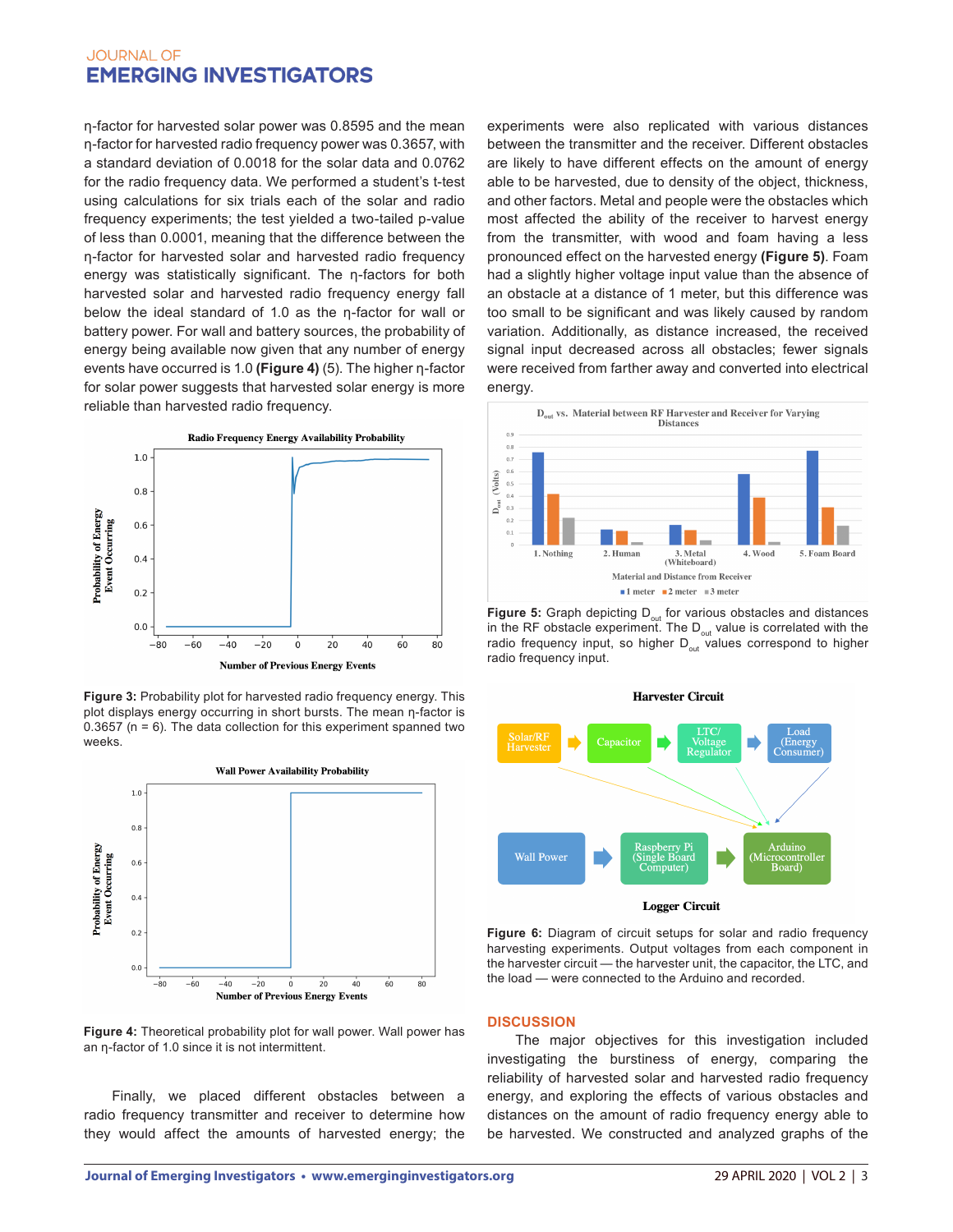probability of energy availability given that a certain number of energy events had occurred **(Figures 2 & 3)**, from which η-factors were calculated, addressing the first two objectives. We also plotted the average  $D_{out}$  values for different obstacles and distances in a bar graph **(Figure 5)** against a control group to compare which obstacles had the greatest effect on  $D_{\text{out}}$  values.

The solar and RF probability plots support the hypothesis of the high levels of burstiness for both harvested solar and radio frequency energy **(Figures 2 & 3)**, as the probability of an energy event occurring is relatively high after many energy events occur until the correlation stops in the case of harvested solar energy; this was due to the limited time during which there was daylight. Factors that could have influenced the display of the data include increasing the time interval t, which defines an energy event. Choosing a larger value of t may show parts of the graph well after the correlation ends for solar energy, causing probabilities in the middle to appear closer to 1 than they truly are. Choosing a smaller value of t may not show where the correlation ends, which may incorrectly suggest that the correlation does not, in fact, end. In the RF probability plot, there is a spike in probability around N = -1 **(Figure 3)**, meaning that if in the previous time interval there was no energy event, then the probability of an energy event occurring now is extremely high. This suggests that when a person walks in front of the sensor, they cause the absence of a single energy event, but they are not likely to cause the absence of a second energy event; in other words, most people walk by the sensor rather than standing in front of it. Thus, when considering human interference in real-world RF-harvesting situations, we believe they do not tend to stand in place and obstruct the signal for extended periods of time. Factors that may have influenced the data collection include the sensor recording the presence of a person when there was not a person, or failing to record the presence of a person when there was one. Finally, the Arduino could only record voltages to two decimal places, restricting the precision of the data analysis. These results are significant as the burstiness of energy will allow for more ease in the process of scheduling tasks to be executed.

 The calculations of the η-factors and the results of the student's t-test suggest that harvested solar power is more reliable than harvested radio frequency power, supporting our hypothesis. One potential reason for the higher standard deviation for the radio frequency η-factor could be the increased variance among trials in the patterns of people passing in front of a sensor over a given time, compared to the more stable pattern of light reaching a solar panel. We performed calculations for harvested radio frequency energy using data which spanned a longer period of time than the solar data collection – a difference of about two weeks for RF energy versus three days for solar energy. The rationale behind this was that the absence of radio frequency energy events is less frequent than the absence of solar energy events, so more data needed to be analyzed to get a good

overall picture for radio frequency energy. The same factors which could have caused error in the first experiment apply here – the reliability of the sensor and the accuracy of the Arduino. These results are significant as harvested solar energy may be a more suitable alternative to harvested radio frequency energy in terms of reliability and predictability.

Our data also suggests that people and metal most obstruct the radio frequency signal from being received and converted into electrical energy **(Figure 5)**. Thus, people were used to obstruct the signal in the radio frequency experiment in order to induce the absence of an energy event. Factors that could have influenced these results include the presence of multiple objects between the transmitter and receiver, such as a hand holding the foam board, and again, the accuracy of the Arduino for recording voltages. These results are relevant to the real-world application of harvested radio frequency energy – from WiFi routers, cell towers, and more – by suggesting which obstacles are more likely to cause the absence of an energy event and should be considered and avoided when choosing a location for a potential radio frequency energy harvester.

In regards to the goal of accurately modeling large-scale solar and radio frequency energy harvesting systems, there are some aspects of the models which translate better to the real world than others. For example, the placement of the solar panels in a location which maximizes the amount of sunlight received and the fact that a solar panel can only face towards a single direction are two characteristics of the model that reflect practical circumstances. However, for the radio frequency experiment, the model fails to account for the reallife conditions of multiple obstacles or static obstacles, which could decrease the likelihood of energy events by allowing for less energy to be successfully harvested.

Future experiments may involve conducting the same experiment for different forms of harvested energy, including piezoelectric energy which is the generation of electrical energy in response to mechanical pressure. Piezoelectric energy can be harvested in many forms, and another possible avenue of exploration would be the differences in amounts and reliability of harvested energy between different types of piezoelectric energy, including energy harvested from mechanical stress inside a person's shoe or from mechanical stress on a sidewalk or tile. Additionally, the solar experiment could be replicated under different weather conditions; if there were less sunlight available, it would be expected that energy events would occur less frequently, and if there were more sunlight available, energy events would occur more frequently. One interesting avenue of exploration with obstacles is including them for harvested solar energy in addition to harvested radio frequency energy. If obstruction were considered for harvested solar energy, the effect on voltage would likely be correlated with the opacity of the object obstructing the sunlight. Also, different densities and thicknesses of the obstacles could be tested. Finally, these experiments could be replicated using a different frequency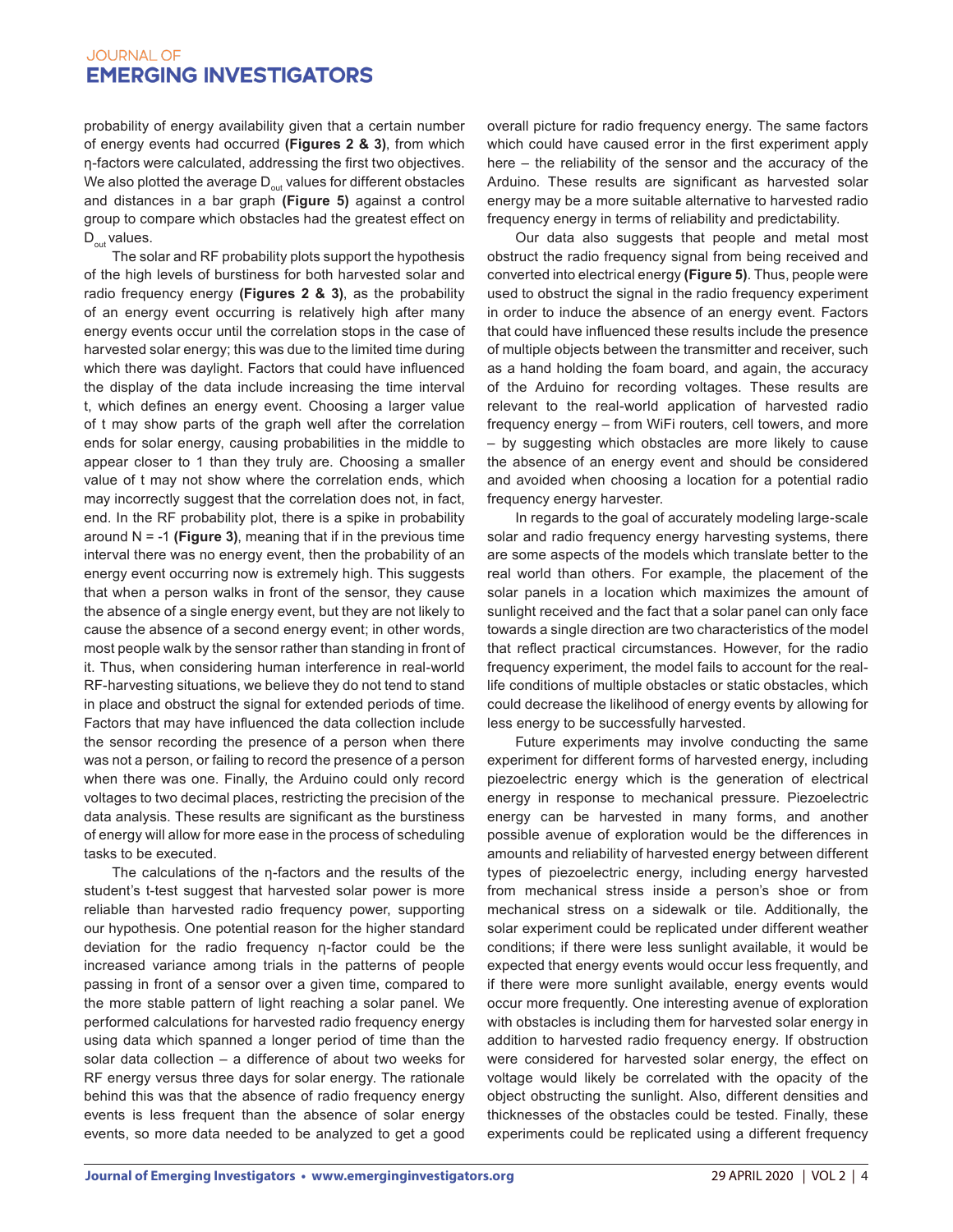for the radio frequency transmitted and the results could be compared to those of this experiment.

As we look to replacements for fossil fuels in this era of climate crisis, we should keep in mind the reliability of harvested energy sources. Harvested solar energy was found to be more reliable than harvested radio frequency energy, and we should consider this when deciding which types of renewable energy we want to invest in and implement on a large scale. When placing these harvesters, particularly radio frequency harvesters, we should attempt to place them in a way that minimizes obstruction from different objects, especially people and metal. In this way, we can maximize energy efficiency. Through harvesting energy from common and everyday sources like the sun and radio frequency signals, we take the first steps towards ensuring a more sustainable and energy-efficient future.

#### **MATERIALS AND METHODS**

The setup for both the solar and the radio frequency experiments for which the probability plots were constructed involved two main circuits **(Figure 6)**. The first, designated as the harvested circuit, captured either sunlight or a transmitted signal and converted it into energy. There were four main components to this circuit: the solar or radio frequency harvester unit, the capacitor to store energy and provide the circuit with more stability, the Load Tap Changer (LTC) , and the load, or the consumer. In this experiment, the load was an MSP-430 device (Texas Instruments) which was constantly running an energy-consuming software and required 2.8 Volts to turn on. The purpose of the LTC in the circuit was to ensure that given a certain amount of energy input, the amount of energy output would be 3.3 Volts; this simply amplified the input voltages so that the absence of sufficient energy would be more pronounced in the voltage recordings. We recorded voltage data at various locations in this circuit, including across the energy harvester, which captured the energy from the sun or from the radio frequency transmitter, and across the energy consumer. The voltages were recorded and printed out using a Python 3 program, an Arduino Uno (SparkFun Electronics), and a Raspberry Pi 3 (Raspberry Pi Foundation). The weather on the days the experiment was conducted is important to consider when dealing with solar data, so a light sensor was also used to record the full-spectrum, infrared, and visible light levels; part of the Python program retrieved real-time weather data from weather.com, including temperature and UV index. The weather on all three days during which the experiment was conducted was sunny with minimal clouds. The harvester was placed directly across from a window facing west, so that the system tended to reach peak energy in the afternoon, when the most sunlight was available to it.

For the radio frequency experiment, we used an infrared sensor to record the presence or absence of people; a person walking in front of the sensor, and thus blocking the signal, was considered as the absence of an energy event. The second main circuit, the logger circuit, was constructed to record voltages at each point in the harvester circuit. It included wall power connected to a Raspberry Pi 3 and an Arduino Uno. We wrote an Arduino program and a Python program to print out and save the recorded voltages into a .csv file. We then analyzed the data, calculated the η-factors, and constructed probability plots using a different Python program in Jupyter Notebook.

The setup for the obstacle experiment using a radio frequency harvester involved the same circuit setup as the other radio frequency experiment, but without the use of the infrared sensor. A Python and an Arduino program were used to record the voltages at various points in the circuit. Data were collected over a span of two minutes each for four different obstacles – metal, wood, person, and foam – over three different distances – 1 meter, 2 meters, and 3 meters. Note that the person used in this particular experiment was instructed to stand between the transmitter and harvester for two minutes; this experiment was conducted to establish that when a person is between the RF transmitter and receiver, they cause the absence of an energy event. We then used this fact in the radio frequency event, where we recorded when people walked in front of the sensor and considered it as the absence of an energy event. The voltages for this obstacle experiment were recorded from the  $D_{out}$  pin on the MSP-430, which is directly related to the amount of radio frequency input received. The absence of an obstacle between the transmitter and the receiver served as a control to which the other voltage values could be compared. We saved these data in a .csv file using a Python and Arduino program and further analyzed and graphed the data using Microsoft Excel. The approximate densities and thicknesses of the obstacles used were recorded **(Table 1)**. We approximated the density of a human at 1.01 grams per cubic centimeter (4).

| Approximate Thickness and Density of Obstacles |                |                    |
|------------------------------------------------|----------------|--------------------|
|                                                | Thickness (cm) | Density $(g/cm^3)$ |
| Human                                          | 25             | 1.01               |
| Metal Whiteboard                               | 2.0            | 0.85               |
| Wood                                           | 2.0            | 0.70               |
| Foam                                           | 0.3            | 0.13               |

**Table 1:** Approximate thicknesses and densities of obstacles used in experiment. The thicknesses were measured and densities were calculated using measurements of mass and volume. The thickness measurement for a human is very approximate as it is harder to measure with precision.

**Received:** September 18, 2018 **Accepted:** January 9, 2020 **Published:** April 29, 2020

#### **REFERENCES**

1. Lucia, Brandon, et al. "Intermittent Computing: Challenges and Opportunities." Summit on Advances in Programming Languages, May 2017. *SNAPL*, 10.4230/LIPIcs. SNAPL.2017.8.